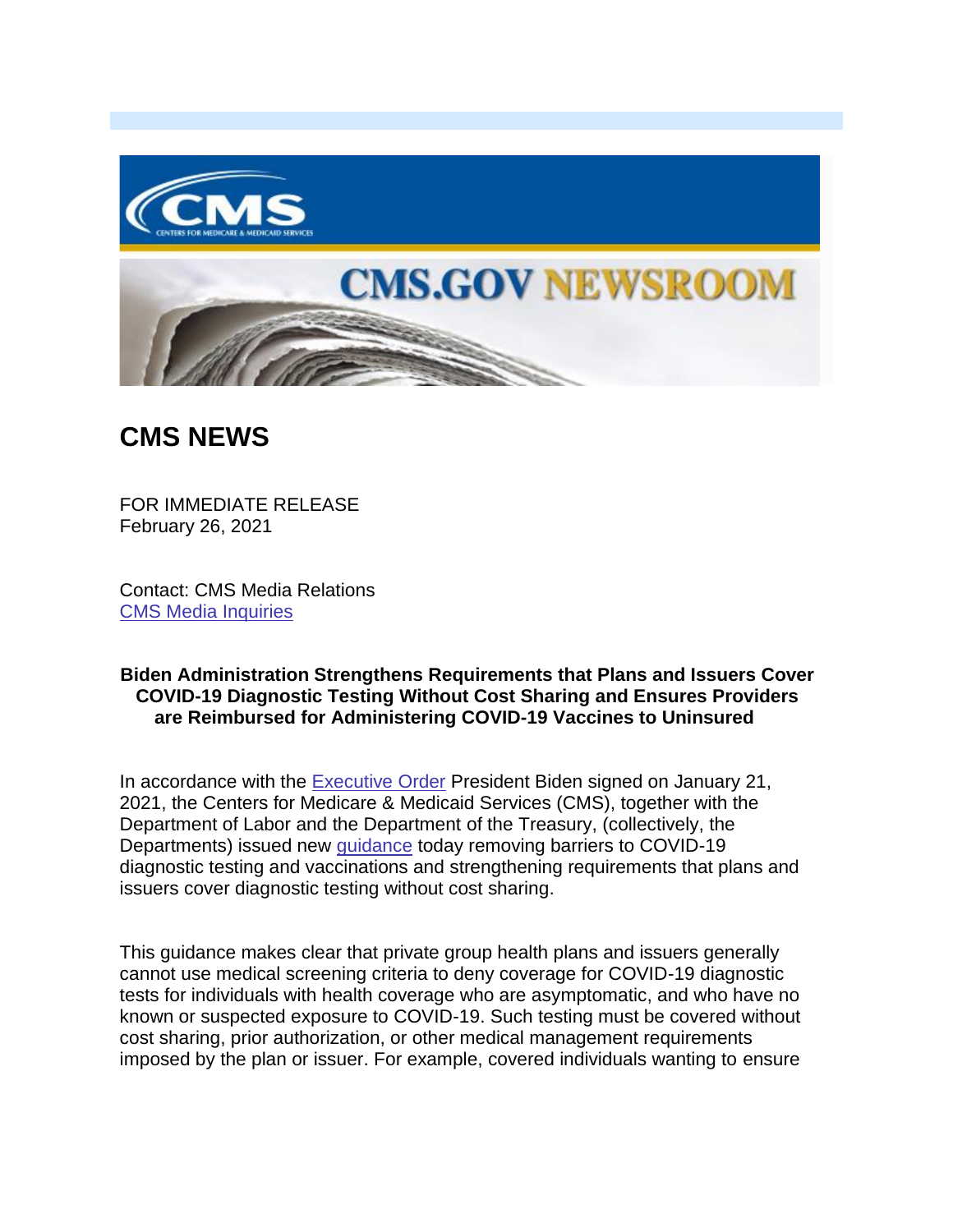they are COVID-19 negative prior to visiting a family member would be able to be tested without paying cost sharing. The guidance also includes information for providers on how to get reimbursed for COVID-19 diagnostic testing or for administering the COVID-19 vaccine to those who are uninsured.

This announcement clarifies the circumstances in which group health plans and issuers offering group or individual health insurance coverage must cover COVID-19 diagnostic tests without cost sharing, prior authorization, or other medical management requirements to include tests for asymptomatic individuals without known or suspected exposure to COVID-19. In addition, the guidance confirms that plans and issuers must cover point-of-care COVID-19 diagnostic tests, and COVID-19 diagnostic tests administered at state or locally administered testing sites.

The Departments have received many questions about plan and issuer responsibility to cover COVID-19 diagnostic testing for individuals who are asymptomatic and have no known or suspected recent exposure to COVID-19. Today's guidance clarifies that plans and issuers generally must cover, with no cost sharing, COVID-19 diagnostic tests regardless of whether the patient is experiencing symptoms or has been exposed to COVID-19 when a licensed or authorized health care provider administers or has referred a patient for such a test. Additionally, plans and issuers are prohibited from requiring prior authorization or other medical management for COVID-19 diagnostic testing.

<span id="page-1-0"></span>This guidance also reinforces existing policy regarding coverage for the administration of the COVID-19 vaccine and highlights avenues for providers to seek federal reimbursement for costs incurred when administering COVID-19 diagnostic testing or a COVID-19 vaccine to those who are uninsured. One such existing program is through the Provider Relief Fund program, which has a separate effort for providers to submit claims and seek reimbursement on a rolling basis for COVID-19 testing, COVID-19 treatment, and administering COVID-19 vaccines to uninsured individuals (the HRSA COVID-19 Uninsured Program[\)\[1\].](#page-2-0) The HRSA Uninsured Program has already reimbursed providers more than \$3 billion for the testing and treatment of uninsured individuals, and expects to see vaccine administration claims as states scale up their vaccination efforts. To further build awareness about the availability of this program, this announcement seeks comment on strategies to connect those without insurance to care from providers participating in this fund.